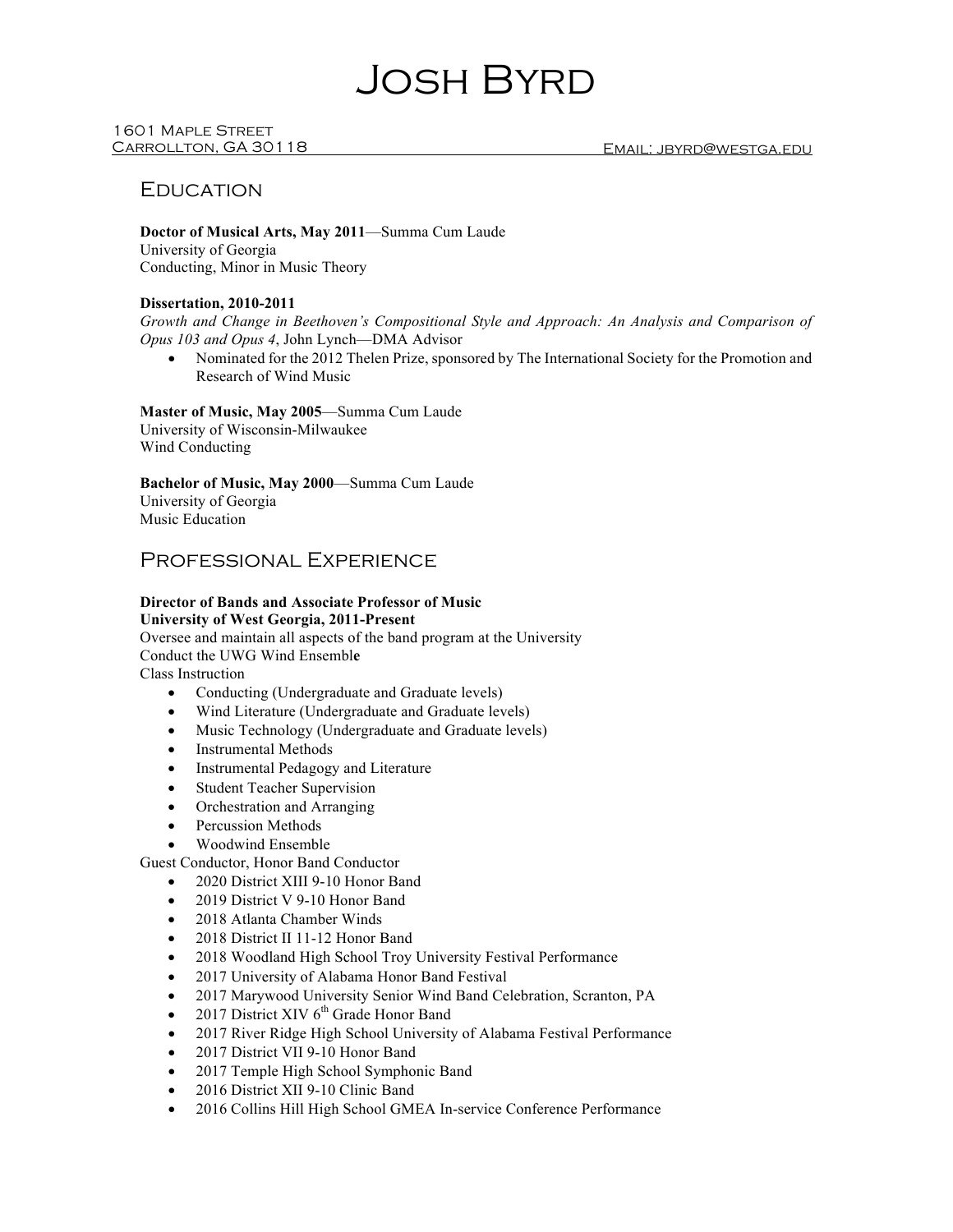- 2016 North Gwinnett Middle School GMEA In-service Conference Performance
- 2016 District XIV Middle School Honor Band
- 2015 Lumpkin County Symphonic Band
- 2015 District VI 9-10 Honor Band
- 2015 Cobb County Middle School Summer Honor Band
- 2015 Paulding County Honor Band
- 2014 Central Carroll High School Symphonic Band
- 2014 University of Illinois-Chicago Wind Ensemble
- 2014 Austin Peay State University Wind Ensemble
- 2014 Hall County Honor Band
- 2014 Austin Peay State University 9-10 Honor Band
- 2014 Smokey Road Middle School Symphonic Band
- 2013, 2012 University of West Georgia Percussion Ensemble
- 2013 Emory University Wind Ensemble
- 2013 Southeastern Oklahoma State Symphonic Winds
- 2013 District IX 11-12 Honor Band
- 2013 University of Georgia "Janfest" Clinic Band
- 2013 Georgia District XIII Middle School 6-8 Honor Band
- 2013 District XIII  $6<sup>th</sup>$  Grade Honor Band
- 2013 Cedar Shoals High School Symphonic Band
- 2012 Georgia District XIII 9-12 Honor Band
- 2012 Georgia District XII Middle School Honor Band
- 2012 North Gwinnett High School Symphonic Winds
- 2012 Lost Mountain Middle School  $8<sup>th</sup>$  Grade I Band
- 2012 New Manchester High School Wind Symphony

## Clinician

- 2019 First Annual University of West Georgia LPGE Clinic
	- o Bowdon Concert Band, Mt. Zion Concert Band, Temple Symphonic Band, and Central High School Symphonic/Concert Bands
- 2019, 2018, 2017, 2015, 2014, 2013, 2012 South Paulding HS Wind Ensemble, Douglasville, GA
- 2019, 2018, 2017, 2015, 2014, 2013, 2012 Woodland HS Wind Ensemble, Cartersville, GA
- 2019, 2018, 2017, 2016, 2015, 2014 Brookwood High School Symphonic Winds, Snellville, GA
- 2019, 2018, 2017, 2015, 2014, 2012 Carrollton High School Wind Ensemble, Carrollton, GA
- 2019, 2018, 2016, 2014, 2013 Hiram High School Symphonic Band, Hiram, GA
- 2019, 2018, 2016, 2014, 2013 Newnan High School Wind Ensemble, Newnan, GA
- 2019, 2018, 2017, 2016 Alexander High School Symphonic Band, Douglasville, GA
- 2019, 2018, 2016, 2014 Paulding County High School Wind Symphony, Dallas, GA
- 2019, 2018, 2014, 2013 East Coweta High School Wind Ensemble, Newnan, GA
- 2019, 2015, 2014 Bremen High School Symphonic Band, Bremen, GA
- 2019, 2018 North Forsyth High School Wind Ensemble, Cumming, GA
- 2019, 2017 Alatoona High School Wind Ensemble, Acworth, GA
- 2019, 2016 Dawson County High School Symphonic Band, Gainesville, GA
- 2019, 2016 Villa Rica Middle School  $6<sup>th</sup>$  Grade Band, Villa Rica, GA
- 2019, 2016 Northview High School Bands, Duluth, GA
- 2019 Flowery Branch High School Wind Ensemble, Flowery Branch, GA
- 2019 Walton High School Wind Ensemble and Symphonic Band, Marietta, GA
- 2019 Ringgold High School Wind Ensemble, Ringgold, GA
- 2019 Walton High School Wind Ensemble and Symphonic Band, Marietta, GA
- 2019 Greater Atlanta Christian School Wind and Jazz Ensembles, Norcross, GA
- 2019 Lambert High School Wind Ensemble, Suwanee, GA
- 2018, 2017, 2016, 2015, 2014, 2013, 2012 Central Carroll HS Symphonic Band, Carrollton, GA
- 2018, 2016, 2015, 2014, 2013, 2012 Hillgrove High School Wind Ensemble, Powder Springs, GA
- 2018, 2016, 2015, 2014, 2013, 2011 North Gwinnett High School Wind Symphony, Suwanee, GA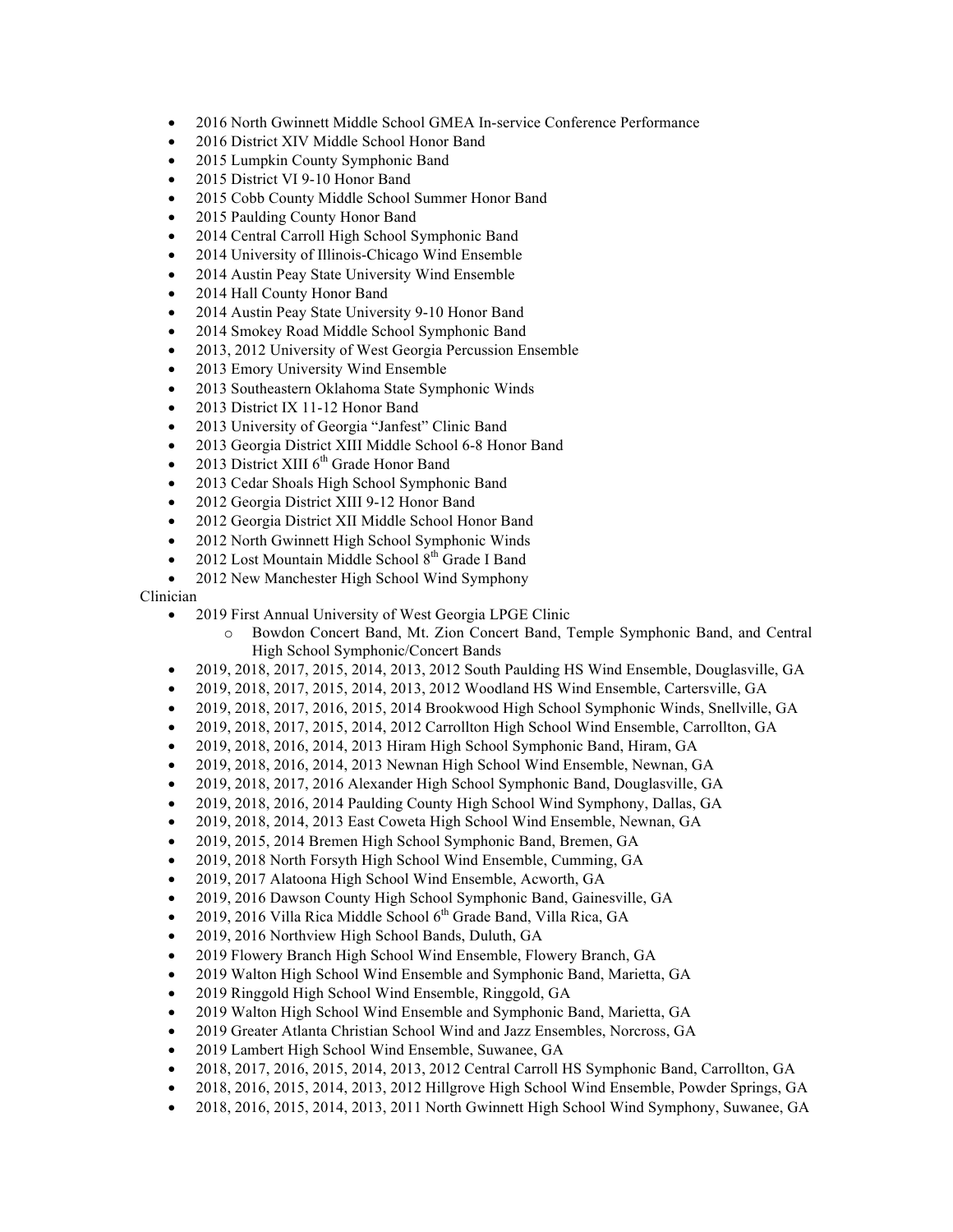- 2018, 2017, 2015, 2014 South Paulding High School Symphonic Band, Douglasville, GA
- 2018, 2015, 2013 Woodland High School Wind Ensemble, Stockbridge, GA
- 2018, 2015, 2011 Norcross High School Wind Symphony, Norcross, GA
- 2018, 2017 Buford Middle School Symphonic Band, Buford, GA
- 2018, 2016 Chattahoochee High School Wind Ensemble, Johns Creek, GA
- 2018, 2016 Centennial High School Wind Ensemble, Roswell, GA
- 2018, 2016 Sprayberry High School Wind Ensemble, Marietta, GA
- 2018, 2015 Lumpkin County Symphonic Band, Dahlonega, GA
- 2018, 2014 Harrison High School Wind Ensemble, Kennesaw, GA
- 2018 Savannah Arts Academy Wind Ensemble, Savannah, GA
- 2018 Jefferson High School Wind Ensemble, Jefferson, GA
- 2018 Mary Persons High School Wind Ensemble, Forsyth, GA
- 2018 Jackson County High School Wind Ensemble, Jefferson, GA
- 2018 Franklin County Middle School Band, Carnesville, GA
- 2018 Buford High School Symphonic Band, Buford, GA
- 2018 Haralson County Middle School Band, Tallapoosa, GA
- 2018 Lovinggood Middle School, Powder Springs, GA
- 2017, 2016, 2015, 2014 North Paulding High School Symphonic Band, Dallas, GA
- 2017, 2015, 2014, 2012 Kell High School Wind Ensemble and Symphonic Band, Marietta, GA
- 2017, 2016, 2014, 2013 River Ridge High School Wind Ensemble, Woodstock, GA
- 2017, 2016 R.W. Johnson High School Symphonic Band, Gainesville, GA
- 2017, 2011 Decatur High School Wind Ensemble, Decatur, GA
- 2017 Pope High School Wind Ensemble, Marietta, GA
- 2017 Cambridge High School Band, Milton, GA
- 2017 Houston County High School Wind Ensemble, Warner Robins, GA
- 2016, 2015, 2014, 2013, 2012 Collins Hill High School Wind Ensemble, Collins Hill, GA
- 2016, 2015, 2014, 2013 North Cobb Symphonic Band and Wind Ensemble, Kennesaw, GA
- 2016, 2015, 2013 Dickerson Middle School Symphonic Band, Marietta, GA
- 2016, 2015, 2012 McEachern High School Symphonic Band, Powder Springs, GA
- 2016, 2015 Elbert County High School Symphonic and Concert Bands, Elberton, GA
- 2016, 2014 Sequoyah High School Symphony Band, Hickory Flat, GA
- 2016, 2013 Lithia Springs High School Wind Ensemble, Lithia Springs, GA
- 2016, 2012 Pickens County High School Wind Ensemble, Jasper, GA
- 2016 Liberty Middle School Symphonic and Concert Bands, Cumming, GA
- 2016 Henry County High School Wind Ensemble, Locust Grove, GA
- 2016 Whitewater High School Bands, Fayetteville, GA
- 2016 Mount Zion High School Band, Mt. Zion, GA
- 2016 Alain Leroy Locke Academy Wind Ensemble, Los Angeles, CA
- 2015, 2014, 2012 Temple Middle School Bands, Temple GA
- 2015, 2014 Smokey Road Middle School Symphonic Band, Newnan, GA
- 2015, 2014 Chamblee High School Symphonic Band, Chamblee, GA
- 2015, 2012 North Gwinnett Middle School  $7<sup>th</sup>$  and  $8<sup>th</sup>$  Grade Symphonic Bands, Suwanee, GA
- 2015 Milton High School Wind Ensemble, Milton, GA
- 2015 Central High School Wind Ensemble, Baton Rouge, LA
- 2015 Macintosh High School Concert Band, Peachtree City, GA
- 2015 Gainesville High School Symphonic Band, Gainesville, GA
- 2015 Villa Rica High School Symphonic Band, Villa Rica, GA
- 2015 Archer High School Symphonic Band, Lawrenceville, GA
- 2015 McConnell Middle School  $8<sup>th</sup>$  Grade Band, Loganville, GA
- 2014, 2013 River Ridge High School Wind Ensemble, Woodstock, GA
- 2014, 2012 New Manchester High School Wind Symphony, Douglasville, GA
- 2014 Chapel Hill High School Symphonic Band, Douglasville, GA
- 2014 Georgia State University Undergraduate Conducting Symposium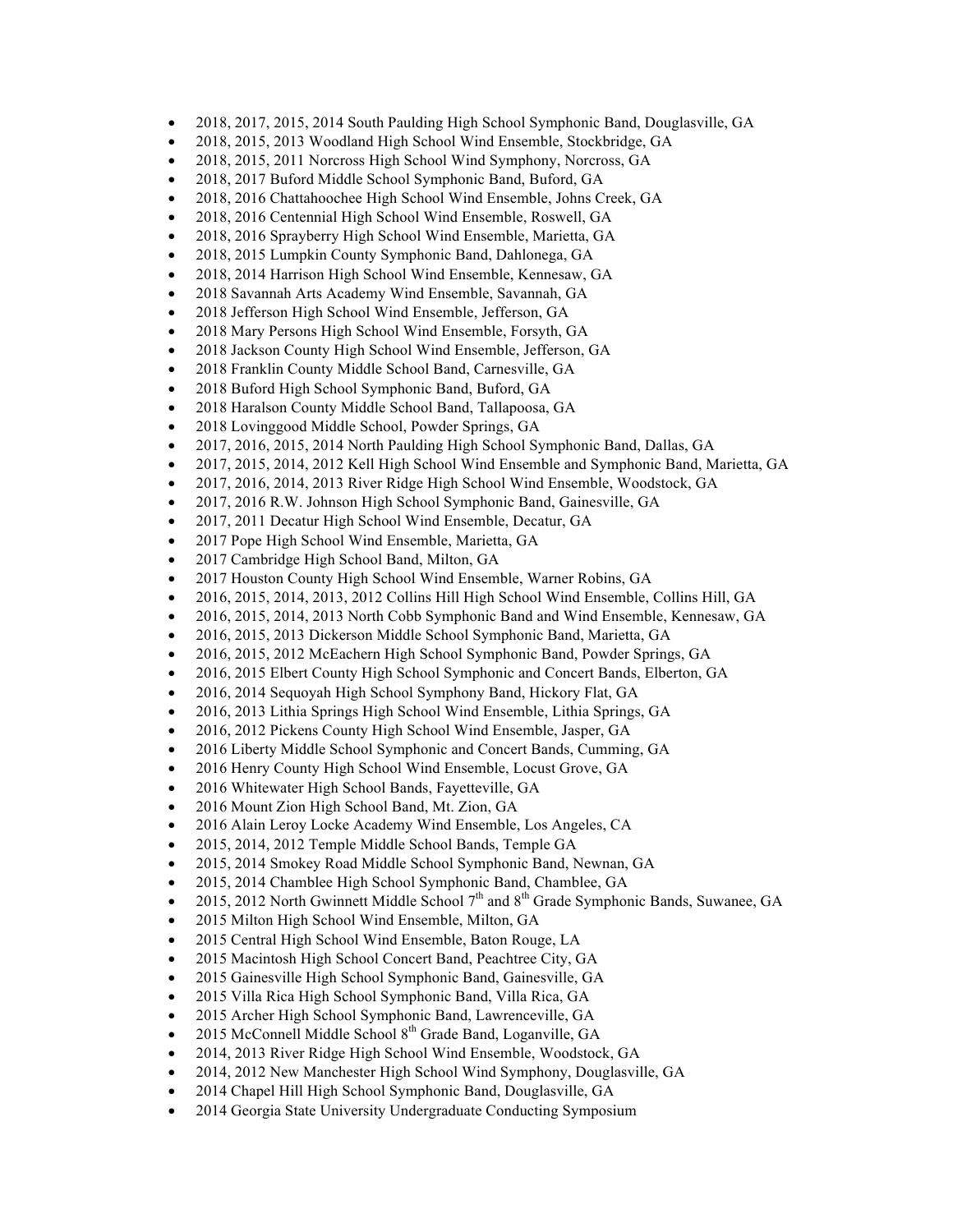- 2014 Hillgrove High School Symphonic Band, Powder Springs, GA
- 2014 Creekview High School Symphonic Band, Canton, GA
- 2014 Dunwoody High School Symphonic Band, Dunwoody, GA
- 2014 Mount Zion High School Marching Band, Mount Zion, GA
- 2014 University of Georgia Undergraduate Conducting Symposium
- 2014 Central Carroll High School Marching Band, Carrollton, GA
- 2013 Northgate High School Wind Ensemble, Newnan, GA
- 2013 Adairsville High School Symphonic Band, Adairsville, GA
- 2013 Cedar Shoals High School Symphonic Band, Athens, GA
- 2013 Mountain View High School Symphonic and Concert Bands, Lawrenceville, GA
- 2012 Lost Mountain Middle School 8<sup>th</sup> Grade Band, Kennesaw, GA
- 2012 North Hall High School Symphonic Band, Gainesville, GA
- 2012 South Effingham High School Wind Ensemble, Guyton, GA
- 2012 Chapel Hill Middle School  $7<sup>th</sup>$  and  $8<sup>th</sup>$  Grade Bands, Chapel Hill, GA
- 2011 Winder Barrow High School Symphonic Band, Winder Barrow, GA
- 2011 George Walton Academy Symphonic Winds and Symphonic Band, Monroe, GA

Concert Band Adjudicator

- 2020 District XI Middle and High School Large Group Performance Evaluation (LGPE)
- 2019 District V Middle School LGPE
- 2019 Temple Middle School LGPE
- 2019 Northgate High School and Madras Middle School Pre-Festival
- 2019 Alatoona High School and Durham Middle School Pre-Festival
- 2018 District XIII Middle School LGPE
- 2018 District XIV High School and Middle School LGPE
- 2018 District VI Middle School LGPE
- 2017 District VI High School LGPE
- 2016 District XI High School LGPE
- 2016 District III High School LGPE
- 2016 Bremen and Temple High School Pre-Festival
- 2015 District XII  $8<sup>th</sup>$  Grade LGPE
- 2015 North Paulding High School Pre-Festival
- 2015 Jackson High School Symphonic Band LGPE
- 2015 Woodland High School (Stockbridge, GA) Pre-Festival
- 2015 Central High School (Carrollton, GA) Pre-Festival
- 2015 GMEA All-State Auditions (11-12 saxophone)
- 2014 Newnan High School Pre-Festival
- 2014 District XIII, South Division LGPE
- 2014 Central High School and Middle School Pre-Festival
- 2014 Central Middle School  $7<sup>th</sup>$  Grade Band and Chorus
- 2013 District XIII (North Division) Concert Band Festival
- 2013 Lumpkin County Middle and High School Pre-Festival
- 2013 Fayette County High School Pre-Festival
- 2012 Douglas County Middle and High School Pre-Festival
- 2012 Elbert County Middle and High School Pre-Festival

Marching Band Adjudicator

- 2019, 2018, 2016, 2015, 2014, 2013, 2012 Superbowl of Sound Marching Festival
- 2019, 2018, 2013 Old South Classic Marching Festival
- 2019 East Jackson High School Marching Competition
- 2019 Alatoona High School Marching Competition
- 2018, 2017 Rockmart High School Yellow Jacket Classic
- 2018, 2016 Legacy of Champions Invitational
- 2018 Coweta County Marching Band Exhibition
- 2017, 2015, 2014, 2013, 2012 Blue Ridge Mountain Classic Marching Festival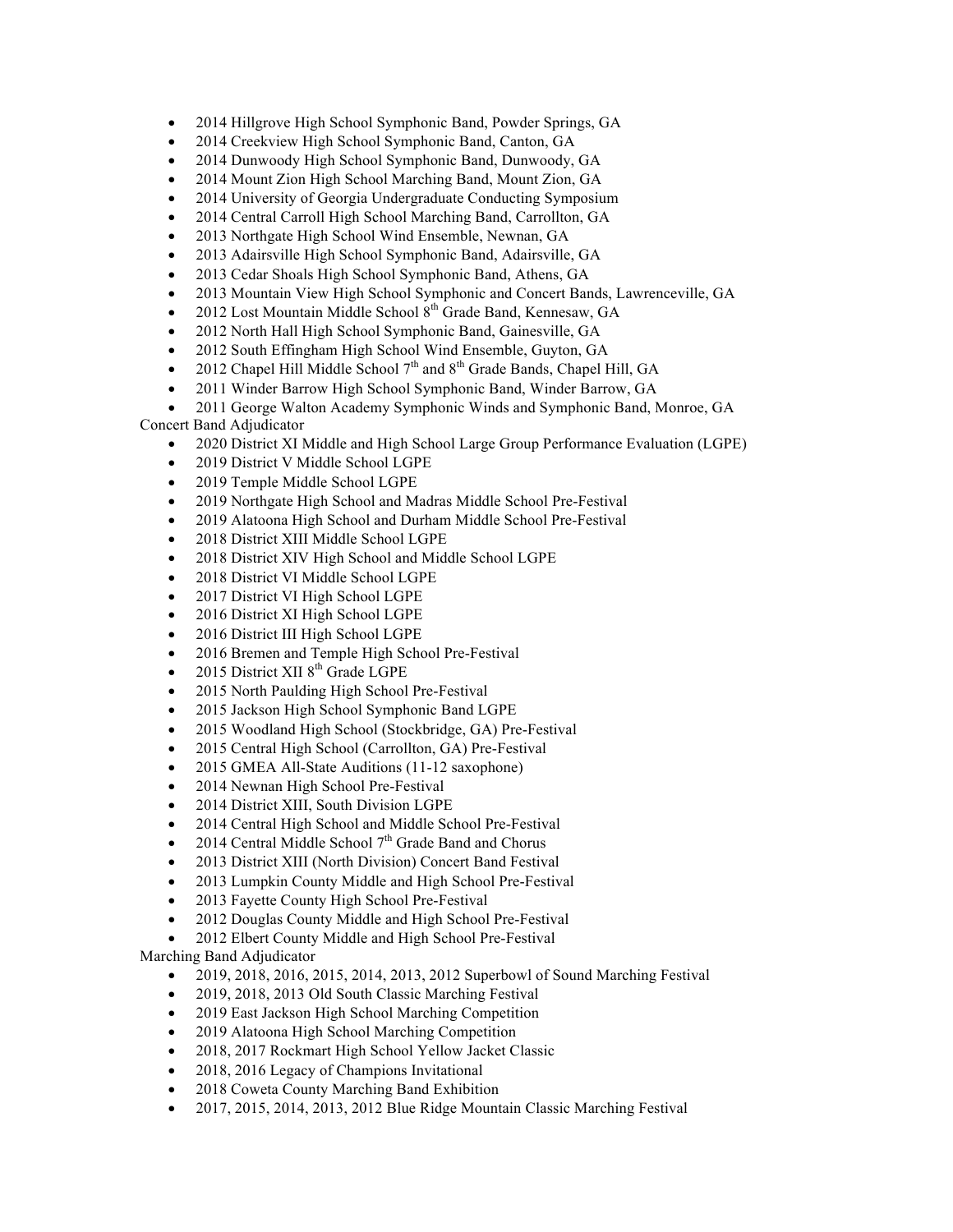- 2017 McEachern Marching Invitational
- 2017 Alcoa Marching Band Competition
- 2017 Rockmart High School Yellow Jacket Classic
- 2016, 2015, 2014, 2013, 2012 Superbowl of Sound Marching Festival
- 2016, 2013, 2012 Creekview Classic Marching Band Festival
- 2016, 2015 West Forsyth High School Wolverine Classic
- 2016 Legacy of Champions Invitational
- 2016 Sound of the County Invitational
- 2015 Eagle's Nest Invitational
- 2014 Georgia Invitational Band Championship
- 2014 Hall County Marching Band Exhibition
- 2014 Paulding County Marching Band Exhibition
- 2013, 2011 Austin Peay Mid-South Marching Invitational
- 2012 Douglas County Marching Band Festival

Commissions (2013-Present)

- *Chamber Work*, Viet Cuong, 2019—Consortium Member
- *Places we can no longer go*, John Mackey, 2019—Consortium Member
- *Symphony No. 10*, David Maslanka, 2018—Consortium Member
- *Rocks*, Geoffrey Gordon, 2017—Consortium Member
- *Codex Dreams*, Jess Langston Turner, 2016—Consortium Member
- *Korn Symphony*, Peter Meechan, 2016—Consortium Member
- *there are no words*, James M. Stephenson, 2016—Consortium Member
- *Luminosity: Concerto for Wind Orchestra*, Joseph Schwantner, 2015—Consortium Member
- *Downside-Up*, Will Pitts, 2015—Consortium Member
- *Good Cop, Bad Cop* for Euph. and Wind Ensemble, Will Pitts, 2015—Commissioner and Editor
- *Legacy*, Joseph Curiale, 2015—Consortium Member
- *At Peace: Commemoration*, James Grant, 2014—Lead Commissioner and Consulting Editor
- *Tribute*, James Grant, 2013—Lead Commissioner and Consulting Editor
- *Remember the Molecules*, Michael Markowski, 2013—Consortium Member
- *Double Concerto for Tuba and Euphonium*, James Grant, 2013—Consortium Member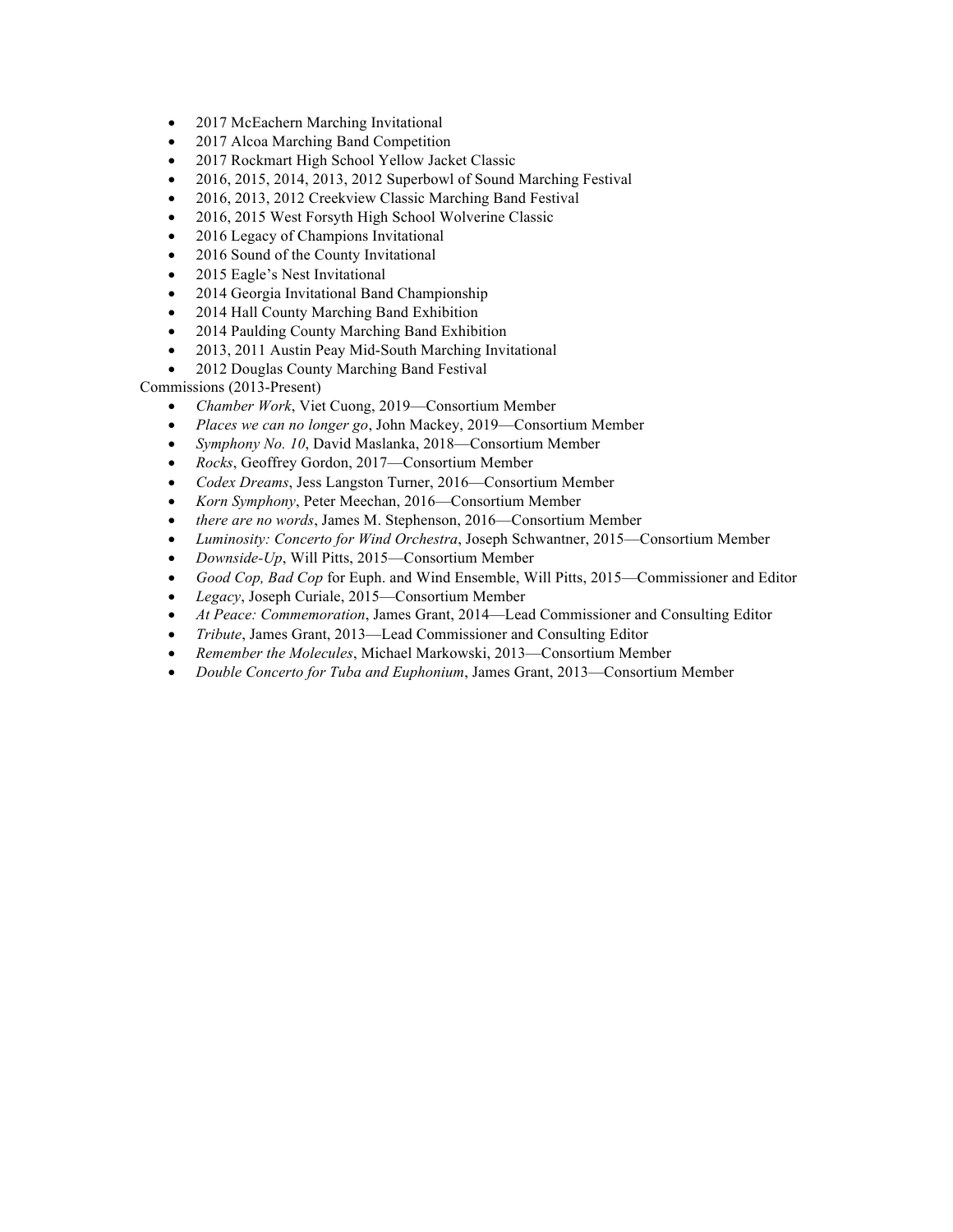## **Graduate Teaching Assistant, University of Georgia, 2008-2011**

Conductor/Lead Teacher for University and Concert Bands

Extensive work with Athletic Bands (Basketball Band conductor, Drill designer, and Drumline instructor) Clinician

- 2010 Stockbridge High School Concert Band, Stockbridge, GA
- 2010 McEachern High School Concert Band, Powder Springs, GA
- 2010 Central Gwinnett High School Wind Ensemble, Lawrenceville, GA
- 2010 McEachern High School Concert Band, Powder Springs, GA
- 2010 Bartow County Honor Band, Cartersville, GA
- 2010 UGA Summer Music Camp Senior Band, Athens, GA
- 2009 White Knoll High School Concert Band, Lexington, SC
- 2008 Cobb County Middle School Summer Honor Band

## Guest Conductor

- 2008 University of Georgia Brass Ensemble
- 2008 University of Georgia Double Woodwind Quintet
- 2008 University of Georgia Contemporary Chamber Ensemble
- 2008 North Gwinnett High School Symphonic Winds

Adjudicator

• 2010 Georgia Bandmaster's Championship

#### **Instructor, UGA Undergraduate Conducting I, II, and III, 2008-2011 Guest Conductor, UGA Wind Bands**

Served as a guest conductor of the Wind Ensemble, Wind Symphony, and Symphonic Band

## **Conductor, UGA Contemporary Chamber Ensemble, 2008 and 2011**

*When Crows Gather*, Lewis Spratlan *Cyclus Menstrualis*, Adrian Foster *Tipping Points*, Ashley Floyd

## **Director of Bands, Arrowhead High School, Hartland, Wisconsin, 2005-2008**

Increased the program from 180 students to 300 in three years

- Improved the overall quality of music with an increased focus on education, community relationships, and music as an art form, as well as doubling the number of concerts given yearly
- Established the Wind Ensemble, a group that would represent the school at the highest musical level (combined 9-10 and 11-12 campuses for a total of four ensembles set by ability, not age)

Jazz Band, Marching Band, and Basketball Band Director Music Theory Instructor

## **Director of Instrumental Music, Arrowhead High School, Hartland, Wisconsin, 2005-2008**

Oversaw all aspects of the band, orchestra, and theory programs, including purchasing, inventory, repertoire, personnel, scheduling, booster organization, curriculum, community relationships, and teaching

## **Graduate Associate Conductor-University of Wisconsin-Milwaukee, 2003-2005**

UWM Wind Ensemble Assistant Conductor UWM Youth Wind Ensemble Assistant conductor University Band Conductor Clinician

• 2005 Wheeler High School Concert Band, Marietta, GA Guest Conductor

• 2004 University of Wisconsin-Milwaukee Brass Ensemble

## **Assistant Conductor, Milwaukee Youth Symphony Orchestra, 2004-2005**

Junior Winds  $(6<sup>th</sup>$  through  $8<sup>th</sup>$  grade Wind Ensemble) Served as a composition mentor for the John Downey Creation Project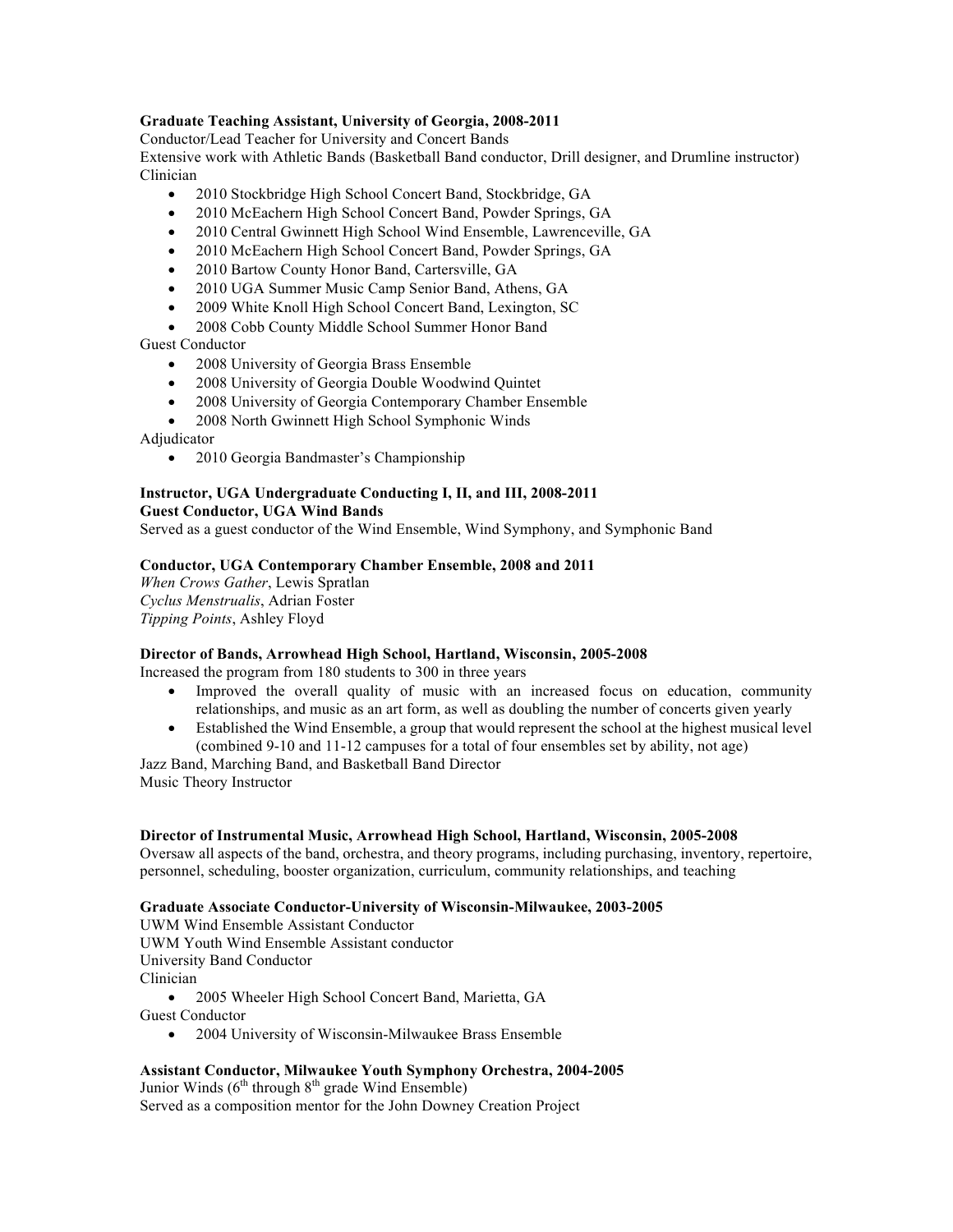## **UWM Music Department: Fundamentals of Music Instructor, 2003-2004**

#### **Band Director: Lanier Middle School, 2001-2003**

Taught grades 6-8 (620 total band members, 6 ensembles) Clinician

• 2002 Cobb County Middle School Honor Band

## **Assistant Band Director: Norcross High School, 2000-2001**

Concert Band Conductor Drumline Instructor

## Research/Professional Development

#### **Performances**

- 2020 CBDNA Southern Division Conference, UWG Wind Ensemble
- 2018 GMEA In-Service Conference, UWG Wind Ensemble
- 2017 CBDNA National Conference: Small College Band Showcase, UWG Wind Ensemble o Recorded presentation of John Mackey's *Aurora Awakes*

#### **Publications**

- *Opus 4b*, Ludwig van Beethoven, arr. Byrd (estimated 2019)
	- o This is an arrangement of Beethoven's string quartet, *Opus 4*, using the source material from his wind octet, *Opus 103*.
- *The Great Plains Suite*, Joseph Curiale (2019)
- o UWG Wind Ensemble is the featured recording on the publisher's website, jwpepper.com • *Ka-Ching!*, Joseph Curiale (2019)
	- o UWG Wind Ensemble is the featured recording on the publisher's website, jwpepper.com
- "Listen with your Eyes: Using Score Study to Predict and Control Rehearsal Flow," *Georgia Music News* 78, no. 3 (2018): 30-33.
- Teacher Resource Guide *Circus Overture* by William Bolcom included in: Miles, Richard B., ed. *Teaching Music Through Performance in Band, Volume 11*. Chicago: GIA Publications, 2017.
- "Listen with your Eyes," *Georgia Music News* 77, no. 4 (2017): 12-13.
- "Sight-Reading Tips for LGPE," *Georgia Music News* 77, no. 2 (2017): 68-70.
- "Stop (Collaborate and Listen): How Minimizing Conducting Can Maximize Your Ears," *Georgia Music News* 74, no. 2 (2013): 58-60.
	- o Reprinted in *Tempo: The Official Magazine of the New Jersey Music Educators Association* 68, no. 3 (2014): 42-45.
	- o Reprinted in *Kansas Music Review* 79, no. 1 (2016): http.kmr.ksmea.org/?issue=201516c&section=articles&page=conducting.
- Teacher Resource Guide *Stomp Igor* by Robert Patterson included in: Miles, Richard B., ed. *Teaching Music Through Performance in Band, Volume 10*. Chicago: GIA Publications, 2014.
- Teacher Resource Guide *Castles and Dragons* by Todd Stalter included in: Miles, Richard B., ed. *Teaching Music Through Performance in Middle School Band*. Chicago: GIA Publications, 2014.
- Noted Research Associate: Miles, Richard B., ed. *Teaching Music Through Performance in Band: Solos with Wind Band Accompaniment*. Chicago: GIA Publications, 2012.

## **Consulting Music Editor**

- *The Great Plains Suite*, Joseph Curiale, 2019
- *Ka-Ching!*, Joseph Curiale, 2019
- *Downside-up*, Will Pitts, 2016
- *Good Cop, Bad Cop*, Will Pitts, 2015
- *At Peace: Commemoration*, AlisonStewart, 2014
- *Tribute: Those Who Serve*, James Grant, 2013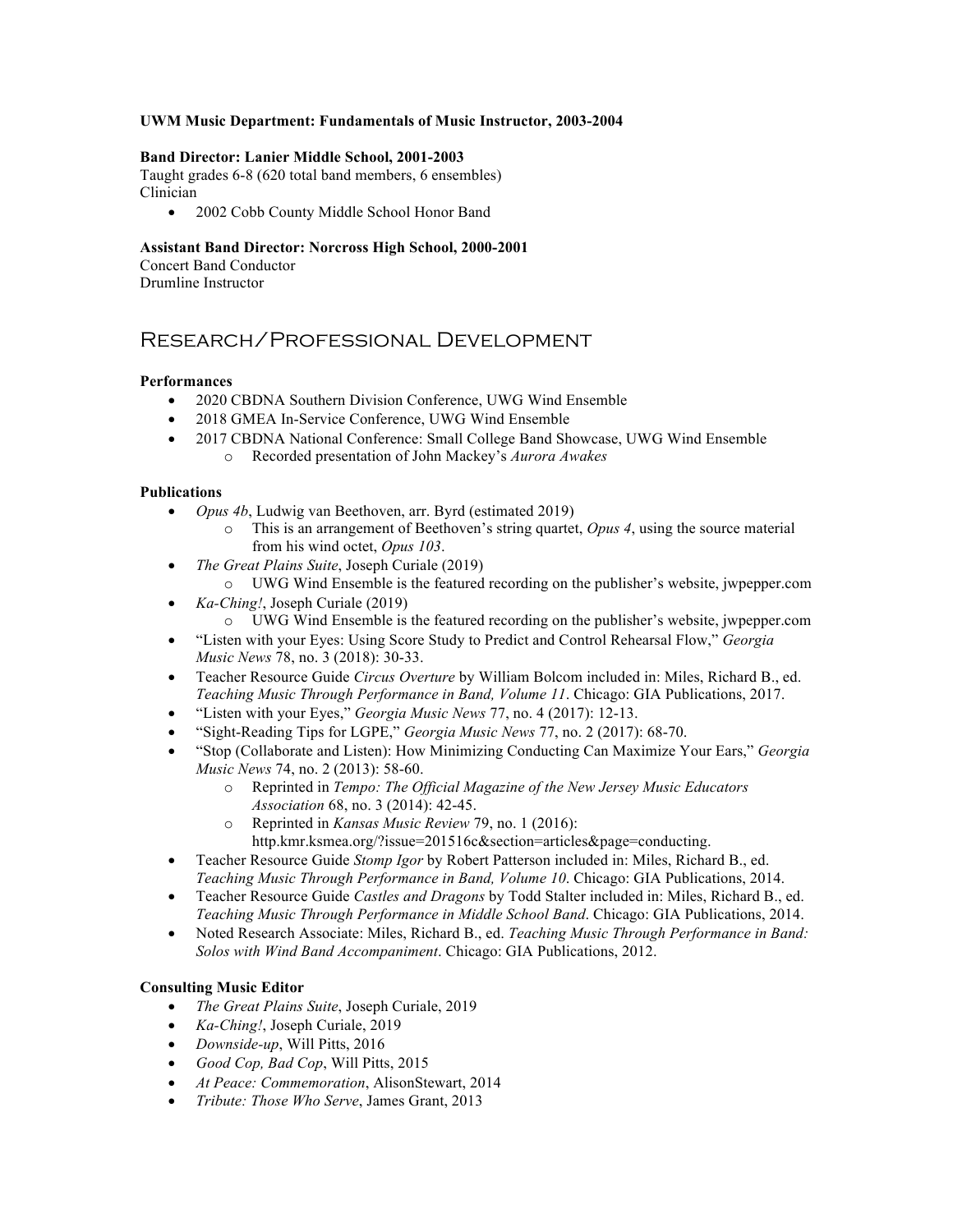## **Clinic Presentations**

- *LGPE: From Preparation to Adjudication*, 2018 GMEA In-Service Conference
- *Listen with Your Eyes: Identifying Physical Roadblocks Behind Common Musical Issues*, 2017 Midwest International Band and Orchestra Clinic
- *Float Like a Butterfly, Sting Like a Bee: Using Imagery to Strengthen Musical Connections*, 2017 GMEA In-Service Conference
- *Listen with Your Eyes: Identifying Physical Roadblocks Behind Common Musical Issues*, 2017 GMEA In-Service Conference
- *Decomposing: There's More than One Way to Skin a Score*, 2016 GMEA In-Service Conference
- *Repercussion Methods: A Review of Concert Percussion Techniques*, 2015 GMEA In-Service Conference
- *Stop, Collaborate, and Listen*: *How Minimizing Conducting Can Maximize Your Ears*, 2013 GMEA In-Service Conference
- George State University Summer Leadership Institute, Permanent Faculty Member, 2013-Present

## **Guest Lecturer**

- UWG's "The Other Night School" (April 2019)—Reading Between the Lines (and Spaces)
- UWG's "The Other Night School" (February and April 2017)—The Curious History of Classical Music: A Linear Progression
- Carrollton Lit Mu (April 2017)—Music and the Unborn Child
- Columbus State University (January 2018, October 2016, September 2015, December 2014)— Conducting and Secondary School Instrumental Methods
- Keynote Speaker, Carroll County Band Director and School Administrator Annual Meeting (May 2015)—Music Technology in the Public School Setting
- University of Illinois-Chicago (March 2014)—Conducting and Chamber Music
- Southeastern Oklahoma State University (November 2013)—Conducting and Marching Band Techniques
- University of Georgia Conducting Seminar (October 2013)—Applying for Jobs in Higher Education

## **University of West Georgia Committee Member**

Department of Music

- Performance (2011-Present)
- Undergraduate Studies (2011-Present)
- Scholarship, chair (2011-Present)
- Hearing Committees (over 25 student recital committees as well as Percussion and Jazz juries each semester)
- Audition Panels for Prospective Students (via scheduled Departmental dates, summer orientation sessions, and as needed on an individual basis by students and parents, 2011-Present)
- Graduate Comprehensive Final Exams (2013-present)

College of Arts and Humanities

- CoAH Executive Committee: chair (2014-2018)
- Dean's Faculty Advisory Council, chair (2012-2014: chair, 2018-2020)

University of West Georgia

- Enrollment Management Committee (2016-2017)
- Student Success Committee (2014-2016)
- Presidential Inauguration Committee (Fall 2014)
- Complete College Georgia Development Plan (Summer 2012)
- Associate Director of Housing Search (Spring 2013)
- Alumni Awards Reception and Ceremony (Spring 2013)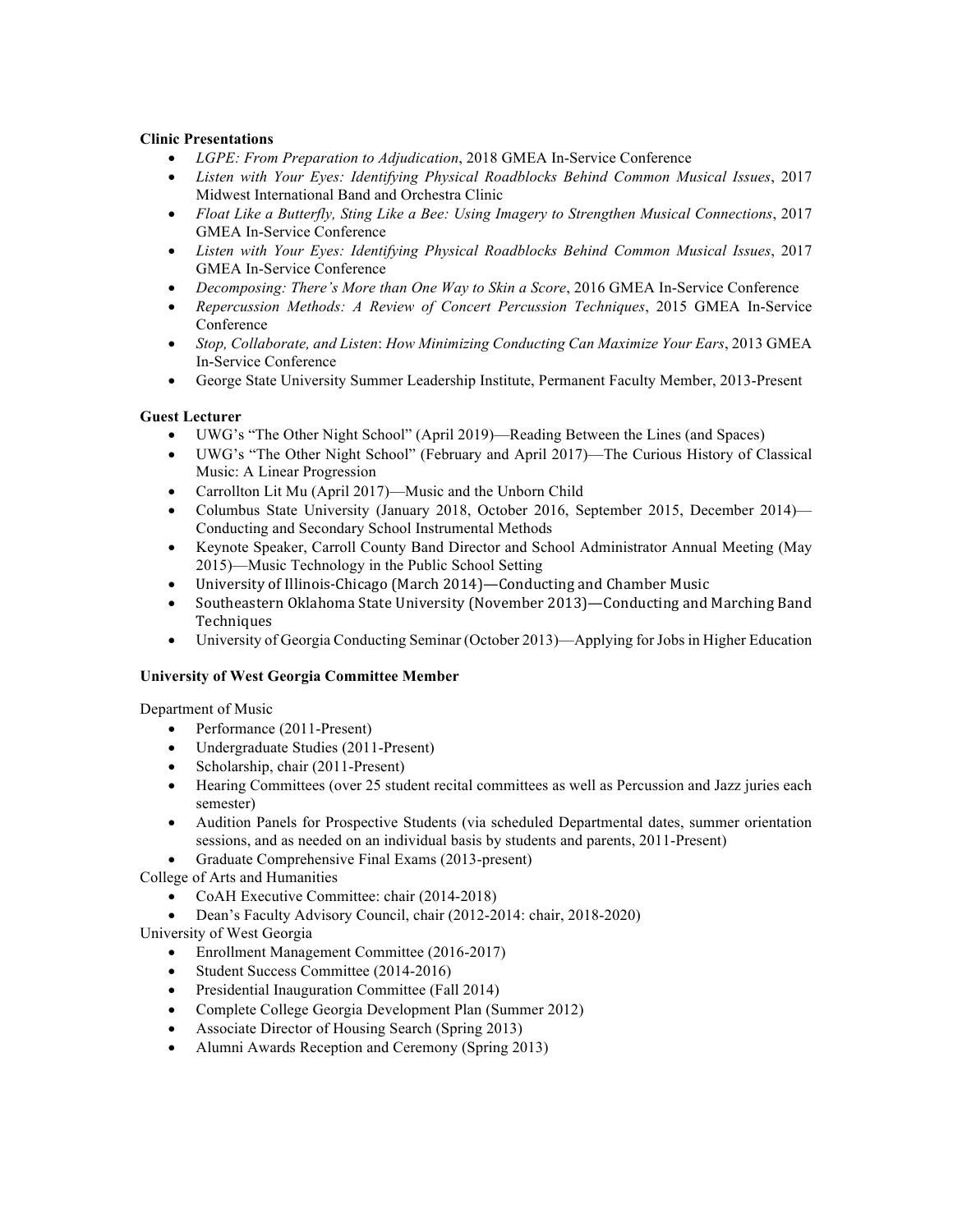## Honors and Awards

Artist in Residency, Serenbe, 2019 Excellence in Teaching Award, College of Arts and Humanities, 2018 Best of the West Strategic Imperative Recognition for Community Partnerships, 2015 Faculty Member of the Year, UWG Student Government Association, 2012 University of Georgia Outstanding Teaching Assistant Award, 2010 Pi Kappa Lambda, 1999 Presser Scholar, 1999 Phi Beta Mu Music Education Award, 1999 Best Arrangement, 2000 International Collegiate A Cappella South Regional Winner, GMEA Collegiate Artist Competition, 1996 (alto saxophone) Outstanding Sophomore Music Major, Outstanding Freshman Music Major: University of Georgia, 1996, 97 Eagle Scout Professional Affiliations

College Band Directors National Association National Bandmasters Association National Association for Music Education/Georgia Music Educators Association Phi Beta Mu Phi Mu Alpha Sinfonia Kappa Kappa Psi

## Teaching Proficiencies

Conducting Wind Bands History of the Wind Band Wind and Percussion Literature Music Education Courses Contemporary/Chamber Ensembles Arranging and Orchestration Harmony, Theory, and Aural Skill Fundamentals Music Technology Student Teacher Mentoring and Observation Woodwind, Brass, and Percussion Methods